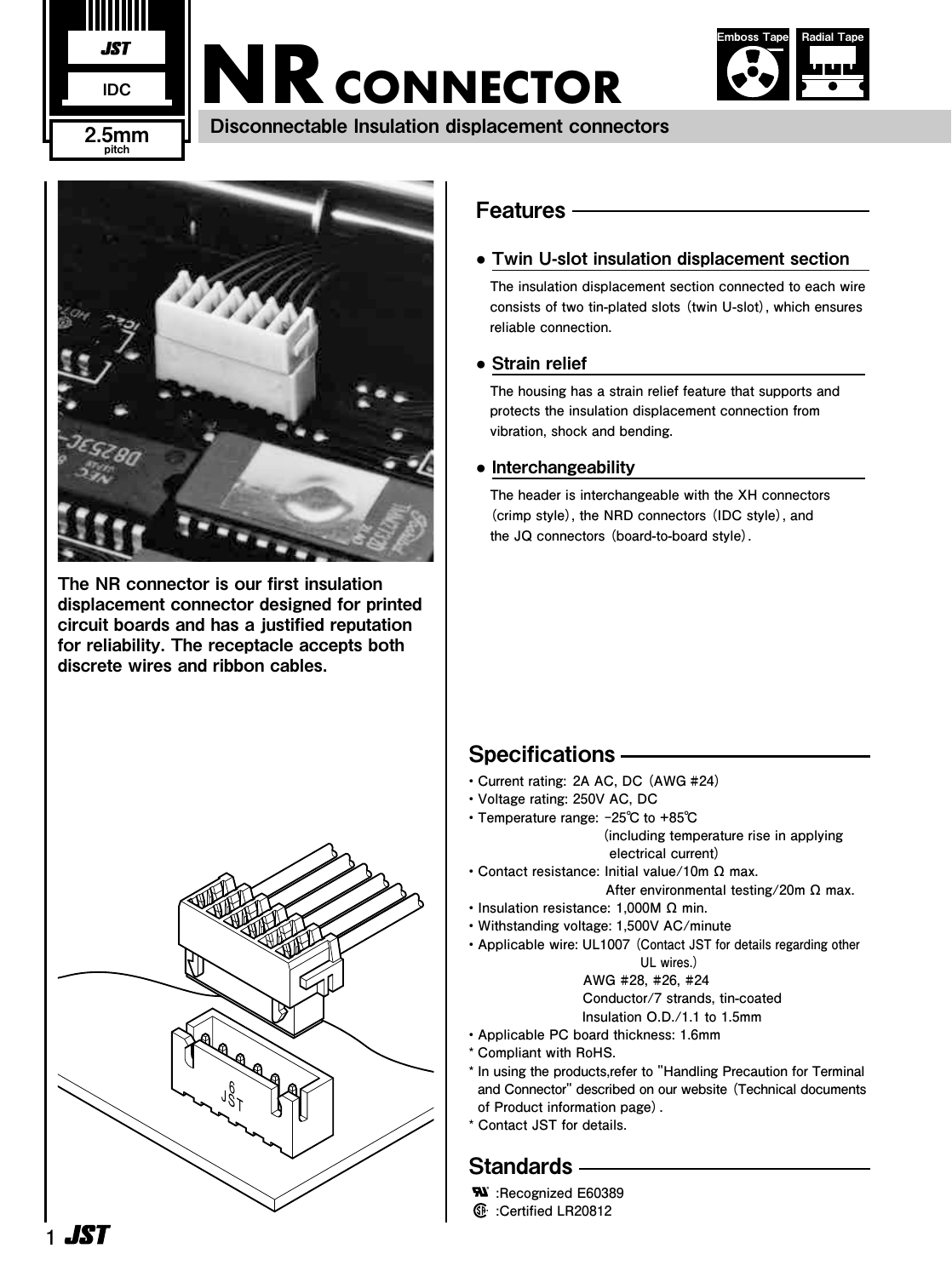# **NR CONNECTOR**

#### Socket



Header

**The headers are interchangeable with the XH crimp style connectors, the NRD insulation displacement connectors, and the JQ board-to-board connectors.**

### PC board layout (viewed from soldering side) and Assembly layout



**Note:** 

**1. Tolerances are non-cumulative: ± 0.05mm for all centers.**

**2. Hole dimensions differ according to the type of PC board and piercing method. If PC boards made of hard material are used, the hole dimensions should be larger. The dimensions above should serve as a guideline. Contact JST for details.**